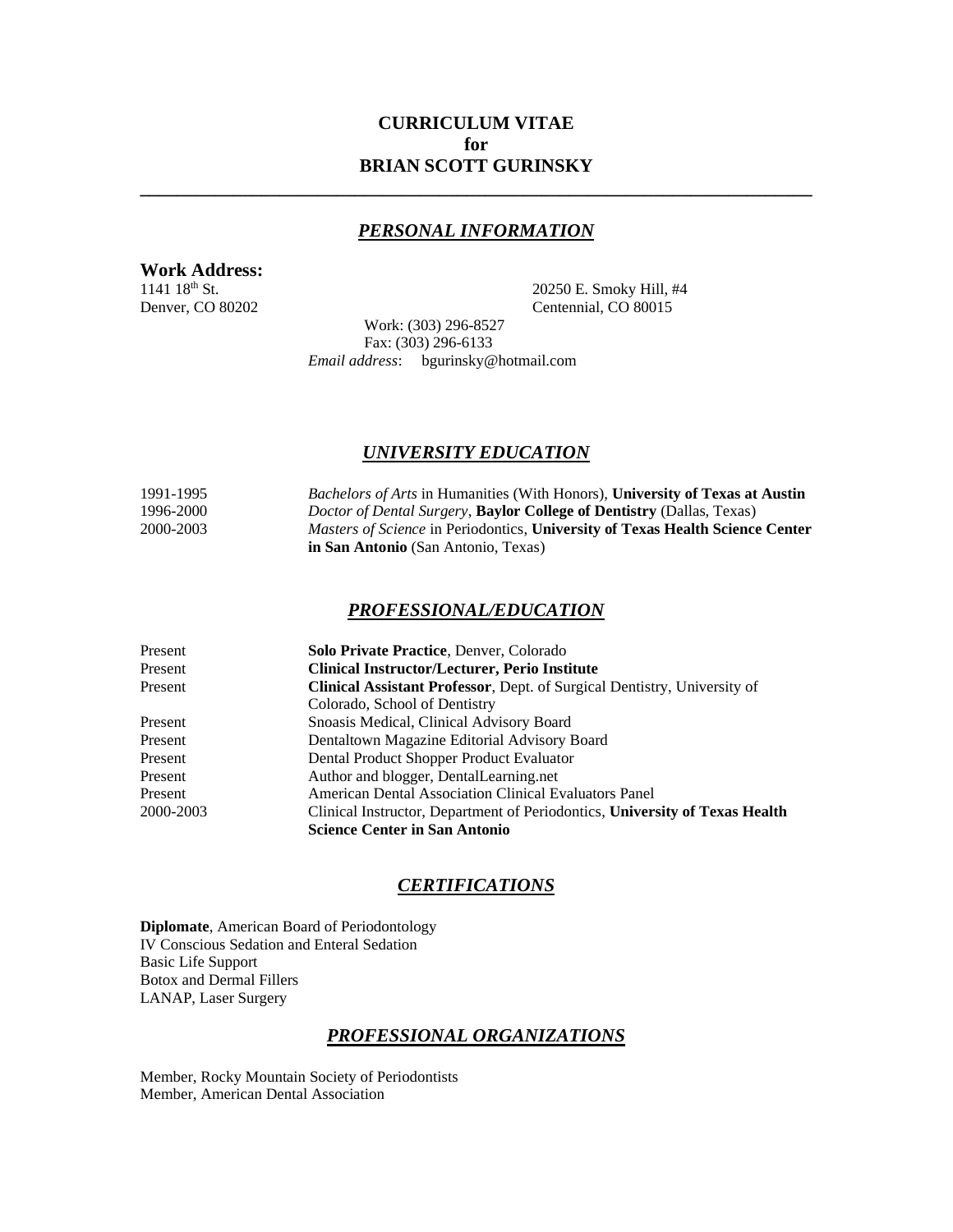Member, Colorado Dental Association Member, Metropolitan Denver Dental Society Member, Denver Implant Study Club Member, Colorado Prosthodontic Society Spear Study Club/DAID - leader

### *LEADERSHIP POSITIONS*

Rocky Mountain Society of Periodontists – **Secretary/Treasurer** 2009-2010, **President** 2010-2011 Alpha Omega, Board of Governor and Chair of Membership Committee 2004-2008, **Treasurer** 2006-2008 Metropolitan Denver Dental Society, Continuing Education Committee (2008-present) Metropolitan Denver Dental Society, Member Services Committee **Chairman** (2010-2012) Metropolitan Denver Dental Society Ambassador (2004-present) **President** and founder, Dental Hygiene Study Club Spear Study Club (DAID), **Leader and founder** Metropolitan Denver Dental Society, Board of Directors (2012-2015) Metropolitan Denver Dental Society, Secretary (2015-2016) Metropolitan Denver Dental Society, Treasurer (2016-2017) Metropolitan Denver Dental Society, President-elect (2017-2018) Metropolitan Denver Dental Society, President (2018-2019) Metropolitan Denver Dental Society, Finance committee chairman (2016-2017) Metropolitan Denver Dental Society, RMDC arrangements committee (2017-2018) Metropolitan Denver Dental Society, Leadership development committee (2017-present) Metropolitan Denver Dental Society, MWDI oversight committee chairman (2017-2018) Metropolitan Denver Dental Society, RMDC exhibits committee (2017-2018) Metropolitan Denver Dental Society, Peer review committee (2020-present)

# *RESEARCH PUBLICATIONS*

- **Gurinsky, B**. (2003). Clinical Evaluation of Demineralized Freeze-Dried Bone Allograft For The Treatment of Periodontal Osseous Defects of Humans. Masters Thesis, 1-68.
- **Gurinsky, B**., Mills, M.P., Mellonig, J.T. (2003). Clinical Evaluation of Demineralized Freeze-Dried Bone Allograft For The Treatment of Periodontal Osseous Defects of Humans, Vol. 75, Oct. 2004, Journal of Peridontology.
- Diekwisch, T.G.H., Berman, B.J., Anderton, X., **Gurinsky, B.**, Ortega A.J., Satchell P.G., Williams, M., Arumugham C., Luan X., McIntosh J.E., Yamane A., Carlson, D.S., Sire, J.-Y., Simmer J.P., and Shuler, C.F. (in press). Membranes, Minerals, and Proteins of Developing Vertebrate Enamel. Microscopy Research Technique.
- **Gurinsky, B.**, and Diekwisch, T.G.H. (2000). Distinct differences in enameloid formation between two shark species Heterodontus francisci and Chiloscyllium punctatum. J. Dent. Res. 79, 303.
- **Gurinsky, B.**, Satchell, P.,and Diekwisch, T.G.H. (1999). Teeth of the reedfish Polypterus are covered by an outer layer different from enamel but containing enamel-like features such as enamel proteins and long and parallel crystals. J. Dent. Res. 78, 174.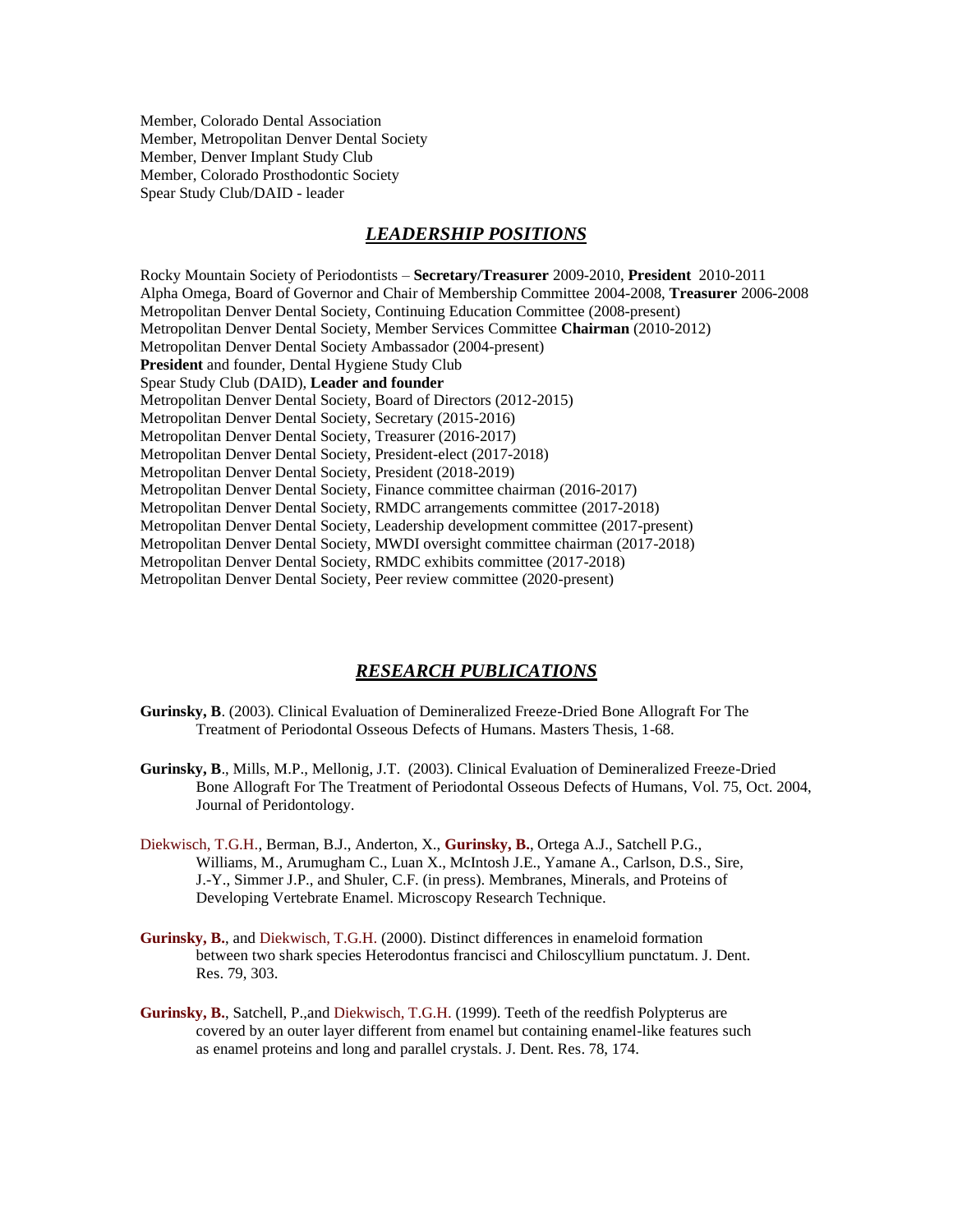- **Gurinsky, B**.,Hartman, G. (2004).Current Concepts in Periodontics: Links Between Periodontal Disease And Systemic Disease. Volume 1. Fall 2004.
- Hartman, G., **Gurinsky, B**. (2005).Current Concepts in Periodontics: Review of Systemic and Local Antiotics in Periodontal Therapy. Volume 2. Winter 2005.
- **Gurinsky, B**.,Hartman, G. (2005).Current Concepts in Periodontics: Implants. Volume 3. Spring 2005.
- Hartman, G., **Gurinsky, B**. (2005).Current Concepts in Periodontics: Diagnosis of the "Gummy Smile". Volume 4. Fall 2005.
- **Gurinsky, B.** (2009). A Novel Dehydrated Amnion Allograft For Use in the Treatment of Gingival Recession: An Observational Case Series. Vol. 1, March 2009, Journal of Implant and Advanced Clinical Dentistry.
- **Gurinsky, B**.,Hartman, G. (2006).Current Concepts in Periodontics: Perio or Endo?. Volume 5. Winter 2006.
- Hartman, G., **Gurinsky, B**. (2006).Current Concepts in Periodontics: Interrelationships of Periodontics and Orthodontics, Volume 6. Spring 2006.

**Gurinsky, B**. (2009). A Novel Dehydrated Amnion Allograft For Use in the Treatment of Gingival Recession: An Observational Case Series. Vol. 1, March 2009, Journal of Implant and Advanced Clinical Dentistry.

- **Gurinsky, B**. (2011). Lasers in Periodontics. MDDS Articulator. Summer 2011.
- **Gurinsky, B**., Mills, M.P., Mellonig, J.T. (2003). Clinical Evaluation of Demineralized Freeze-Dried Bone Allograft For The Treatment of Periodontal Osseous Defects of Humans. Masters Thesis.
- **Gurinsky B,** Satchell P, Diekwisch T, Teeth of the Reedfish Polypterus are covered by an outer layer different from enamel but containing emnamel-like crystals. *J. Dent. Res.* 78, (174), 538. IADR, Vancouver, Cananda, March 10-13, 1999.
- **Gurinsky B,** Satchell P, Diekwisch T, Teeth of the Reedfish Polypterus are covered by an outer layer different from enamel but containing emnamel-like crystals. Baylor College of Dentistry Student Reseach Day, Dallas, Texas, April 21, 1999.
- **Gurinsky, B**. (2015). When to Refer to the Periodontist. Dentaltown, November 2015
- **Gurinsky, B**. (2015). When to Refer to the Periodontist. Articulator Newsletter, September 2016
- **Gurinsky, B**. (2017). Does my Patient Need a Gum Graft? Dentaltown, January 2017
- **Gurinsky, B**. (2018). Functional crown lengthening: A primer. Dentaltown, February 2018, p. 76-79
- **Gurinsky, B**. (2018). Esthetic crown lengthening. Dentaltown, July 2018, p. 58-63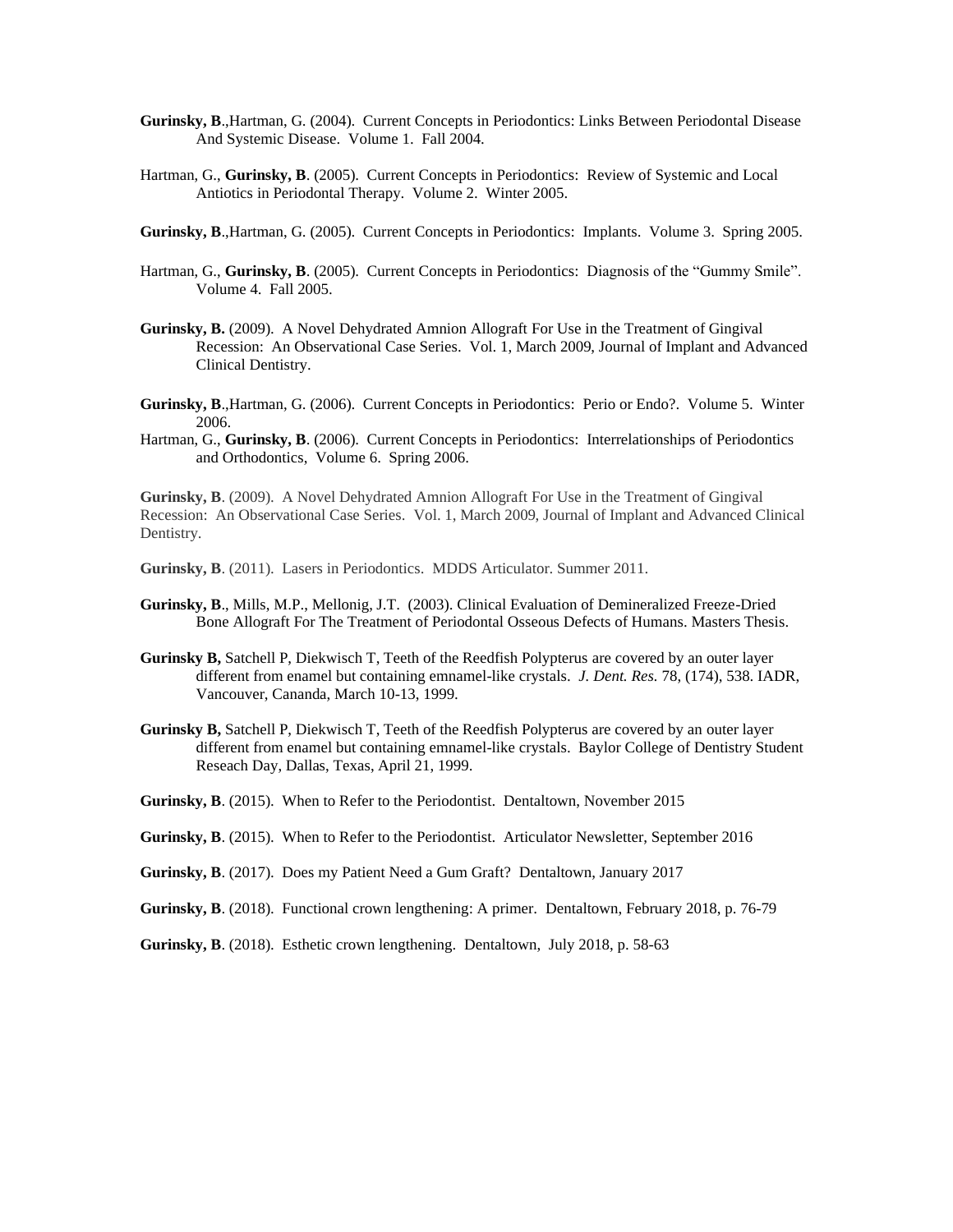# *ORAL PRESENTATIONS/LECTURES*

-"Introduction to Implants", Co-sponsored by 3i Implants -"Implants Principles", Sponsored by K5 Dental Prosthetics Laboratory -"Perio-Endo Lesions: A Review", given to the Colorado Endodontic Society -"Periodontal Solutions", Sponsored by OraPharma. -Moderator, 2005 MDDS meeting, Dr. David Ahearn -Moderator, 2005 Dental Transitioning Course -Moderator, 2006 MDDS meeting, Dr. Aldo Leopardi -"Overview of Periodontology", UCHSC-student AO chapter -Featured periodontist on segment of Health Journal TV, August 2006 (CNBC, Bravo, United and Frontier Airlines) -"Update on Bishphosphonates",Co-sponsored by Ultreo, August 2007 -Pathogenesis/Etiology of Periodontal Disease, Sponsored by Zila Pharmaceuticals, Jan. 2008 -Host of Straumann Implant course -7/08 -Host for Straumann Locators course – 10/08 -"Emerging Trends in Dentistry: Stem Cell Research" – November 2008 -"A novel material and technique for mucogingival surgery" – November 2008 -Moderator, 2009 Business of Dentistry course -Featured periodontist on segment of the Economics Report (Airing on CNN, Fox Business News,etc.), June 2009 -Featured dentist for Fortress Insurance advertisement – 2009 -American Academy of Periodontology, Boston, MA, Sept. 2009 "Amniotic Tissue Membrane: A novel material for Mucogingival defect Treatment" -Moderator, 2009 Internet Marketing course: From Google to Facebook -Rocky Mountain Dental Convention, January, 2010, "A Novel Treatment for Recession Defects: Amniotic Tissue Membrane" -Rocky Mountain Dental Convention, January, 2010, "How to Identify and Treat Mucogingival Defects" -Endodontic Society of Coloardo, 2013: LANAP: Laser Surgery -Dental Hygiene Study Club, 2013: Lasers in Clinical Practice - Rocky Mountain Dental Convention, January (2 days), 2014, Hygiene Roundtable Discussion -Bone Grafting 1 and 2, Washington D.C., 2014 – Perio Institute -Bone Grafting 1 and 2, Seattle, WA, 2014 – Perio Institute - Rocky Mountain Dental Convention, January, 2015, Modern Periodontics for the Elite Hygienist: A review of conditions- Rocky Mountain Dental Convention, January, 2015, Modern Periodontics for the ---- - Rocky Mountain Dental Convention, January, 2016, Modern Periodontics for the Elite Hygienist: A review of conditions - Rocky Mountain Dental Convention, January, 2016, Modern Periodontics for the Elite Hygienist: Treatable vs. Hopeless -Elite Hygienist: Treatable vs. Hopeless - Bone Grafting 1 and 2, Dallas, TX., February 2015 – Perio Institute - Bone Grafting 1 and 2, Ft. Lauderdale, FL, March 2015 - Perio Institute- Bone Grafting 1 and 2, Denver, CO, October 2015 – MDDS - Bone Grafting 1 and 2, Scottsdale, AZ, March 2016 - Bone Grafting 1 and 2, San Antonio, Columbus, OH, April 2016 - Bone Grafting 1 and 2, Oklahoma City, OK, Sept 2016 - Bone Grafting 1 and 2, St. Louis, MO, Nov 2016 - American Dental Association, Speaker 2016 Annual Meeting -Bone Grafting 1 and 2, Boise, ID, Jan 2017 -Lasers in Periodontics – Laser Study Club (May, 2017) -Advanced Soft Tissue Grafting – 2 Day Hands on Training, Baltimore, MD (May, 2017) -Academy of General Dentistry Meeting, Mastertrack Program - Advanced Soft Tissue Grafting – 2 Day Hands on Training, Lincoln, NE (June, 2017) -Advanced Soft Tissue Grafting – 2 Day Hands on Training, Seattle, WA (June, 2017) -Advanced Soft Tissue Grafting – 2 Day Hands on Training, Toronto, ON (July, 2017) -Advanced Soft Tissue Grafting – 2 Day Hands on Training, Anaheim, CA (October, 2017)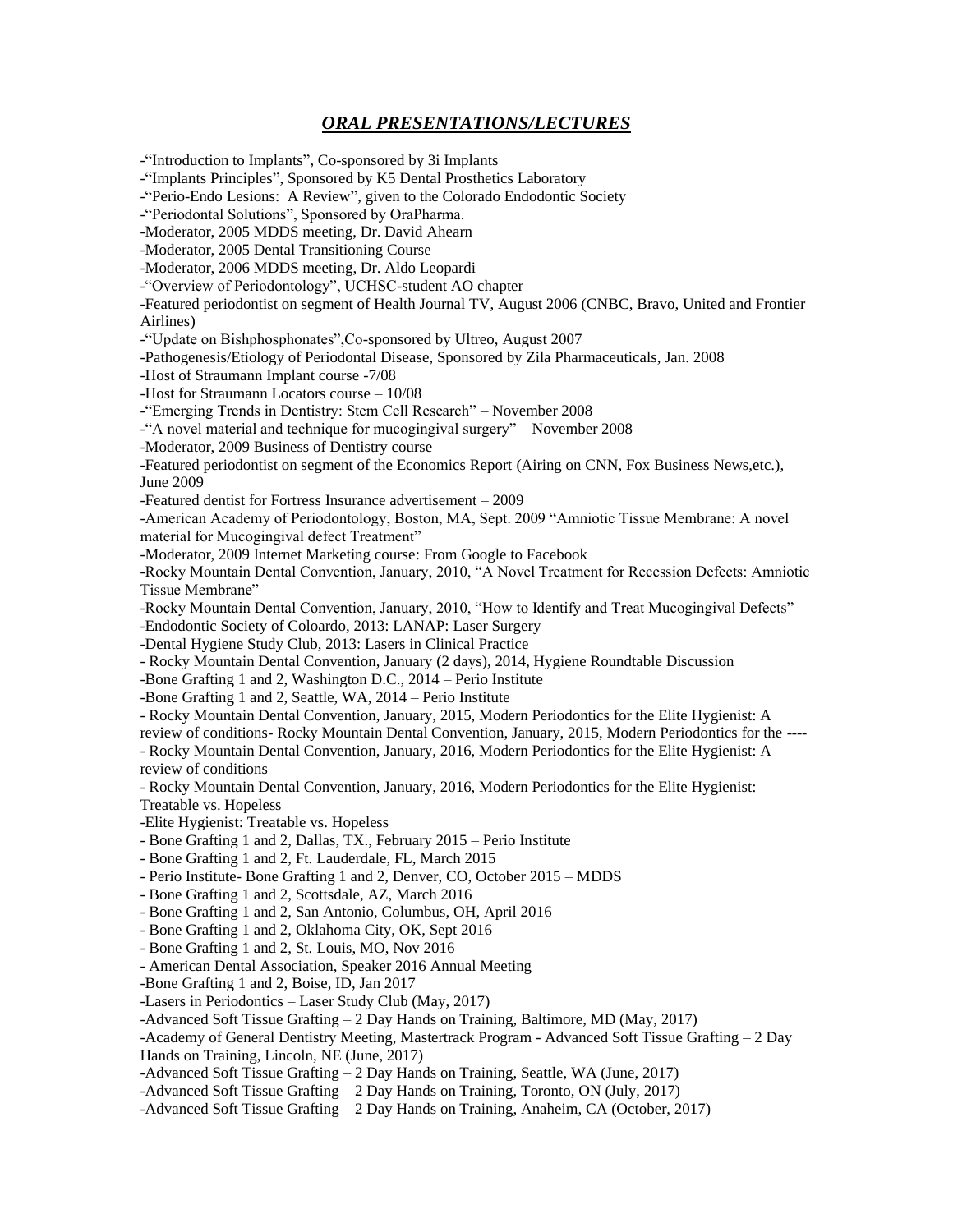- Bone Grafting 1 and 2, Salt Lake City, UT (October, 2017)

-Advanced Soft Tissue Grafting – 2 Day Hands on Training, Philadelphia, PA (January 2018)

- Fundamentals of Bone Grafting and Advanced Bone Grafting 2, Denver, CO (March, 2018)

-Advanced Soft Tissue Grafting – 2 Day Hands on Training, Calgary, AB (April, 2018)

-Advanced Soft Tissue Grafting – 2 Day Hands on Training, San Jose, CA (May, 2018)

-Does my patient need to see the Periodontist? – January 2020- Denver,CO: Rocky Mountain Dental Convention

#### *CONTINUING EDUCATION*

Nobel Biocare Surgical Implant and Restoration Course: (1999,2000) Annual Meeting for the American Academy of Periodontology, San Antonio, TX (1999) Annual Meeting for the American Academy of Periodontology, Philadelphia (2001) Annual Meeting for the American Academy of Periodontology, San Francisco (2003) Arthur H. Merritt Memorial Lecture, Dallas, TX (1999, 2000, 2001, 2002) Texas Dental Association Annual Meeting, (1999, 2000, 2001, 2002) 2001 Interdisciplinary Care Conference, Dallas (2001) Various one day lectures in San Antonio (i.e. Ovate Pontics, Astra Tech Seminar, etc.) ITI Implant system and esthetics, David L. Cochran (2002) Emergency Medicine: Kenneth Reed, SWSP Meeting (2003). Emdogain and its recent developments, SWSP Meeting (2003). Smoking cessation counselor, (2003) MDDS Winter meeting, (2004) Kerry Straine/Seelan Subrmaniam Practice Mgmt, (2004) Nobel Biocare Esthetics with Implants Columbine Study Club-2004-2005 (4 lectures) Dentsply training in Germany Many others, no longer listing to minimize length of C.V.

#### *VOLUNTEER*

Big Brothers Big Sisters, SOS Outreach, 5k Race Volunteer, Denver Parks and Rec Sloans Lake Park Clean up, Donated Dental Services Organization, Diana Price Fish Foundation, Habitat for Humanity, Big Brothers Big Sisters, 9 Health Fair2004-2009), Moderator for Dentist Transitioning Seminar, Dental Care for Domestic Violence Survivors (2006-present), Great Amercian Beer Festival (2006-2014), Doors Open Denver 2007, Colorado Safehaven, MDDS Dental Explorers Jaw surgery and suturing course 2008,2009, Aetna Park to Park for Pancreatic Cancer, Dental Line 9, 2010, Project Homeless Connect 9 2010, Colorado Mission of Mercy

#### *HOBBIES*

Running, tennis, basketball, swimming, triathlons, skiing, outdoor activities

## *AWARDS*

MDDS Volunteer of the Year 2016-2017 Colorado Parent magazine TOP DENTIST 2016 Kenneth D. Rupp Award Recipient 5280 Magazine Top Dentist (2010, 2011, 2012, 2013, 2014, 2015, 2016, 2017, 2018,2019,2020, 2021) Top Implant surgeon in country recipient by Top Dental Surgeons